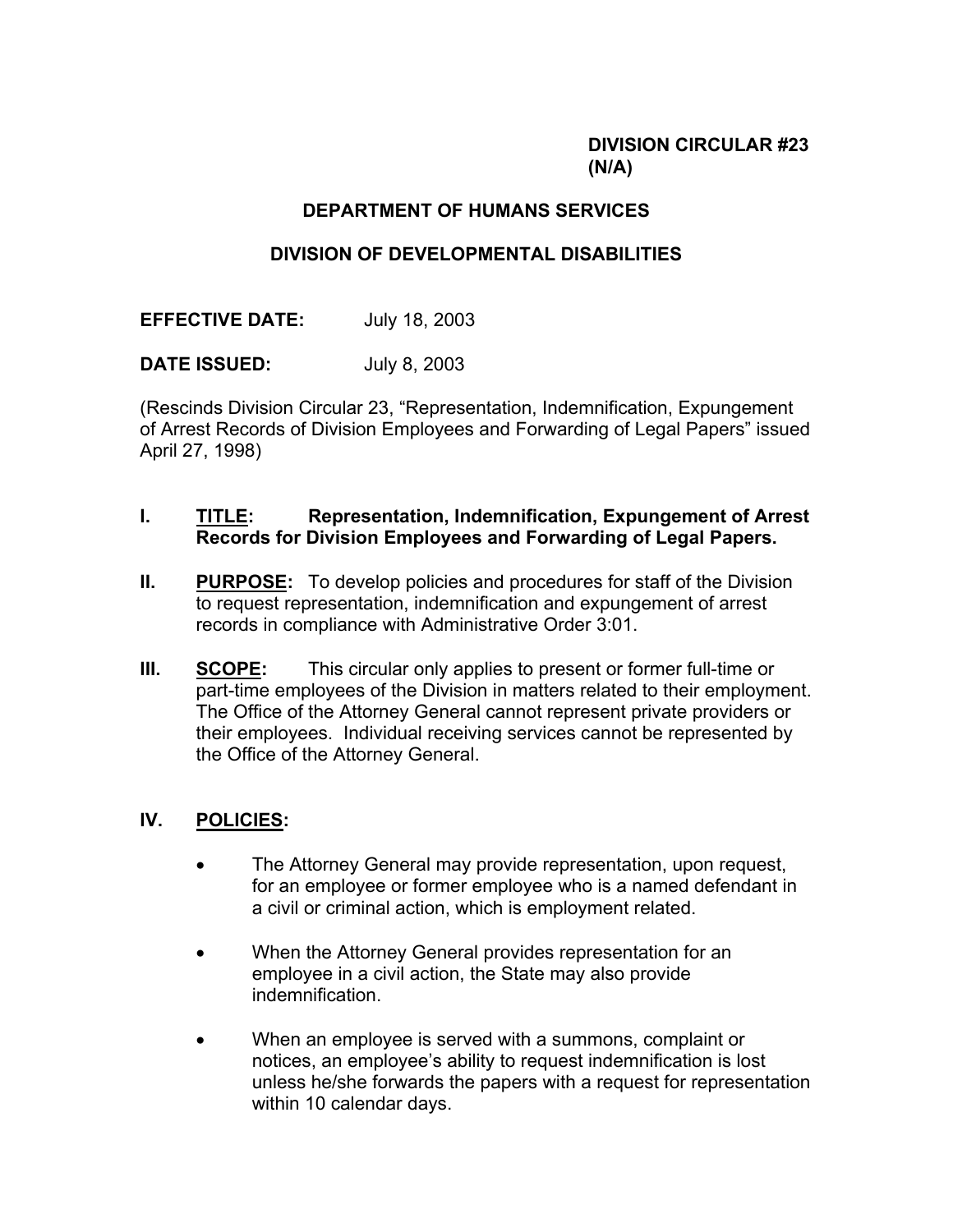- Indemnification is not available in any criminal case. Any employee convicted of a crime is solely responsible for any penalty imposed and for the payment of any fines.
- The State does not protect employees from the consequences of actions or omissions that involve intentional wrongdoing, actual fraud or malice, or the commission of a crime.
- The Attorney General's Office does not provide representation on any type of emergency basis for employees who are arrested or threatened with arrest after regular business hours. Employees are advised to make necessary private arrangements and notify their supervisor on the next working day.
- In instances where the Attorney General has denied representation in a civil action, the employee may later receive reimbursement for costs of counsel, court fees, settlement or damages if the employee establishes that he/she was entitled to such defense.
- State statutes and policies do not quarantee the reimbursement of the costs of private counsel. An employee who has retained private counsel in a criminal matter where an acquittal or dismissal has occurred may request the State to pay for all or part of the costs. Such a request must be approved by the Attorney General personally and by the head of the employing agency before payment will be made.
- Under certain conditions, the Attorney General may provide counsel to present or former employees in connection with the expungement of arrest records.

#### **V. GENERAL STANDARDS:**

A. Definitions - For the purpose of this circular the following terms shall have the meaning defined herein:

"Administrative Head of the component" means the CEO of a developmental center, Regional Assistant Director (RAD), Regional Administrator (RA) or unit head.

"Administrative Practice Officer" (APO) means the Division staff member assigned as liaison to the Department's Office of Legal and Regulatory Liaison and the Office of the Attorney General.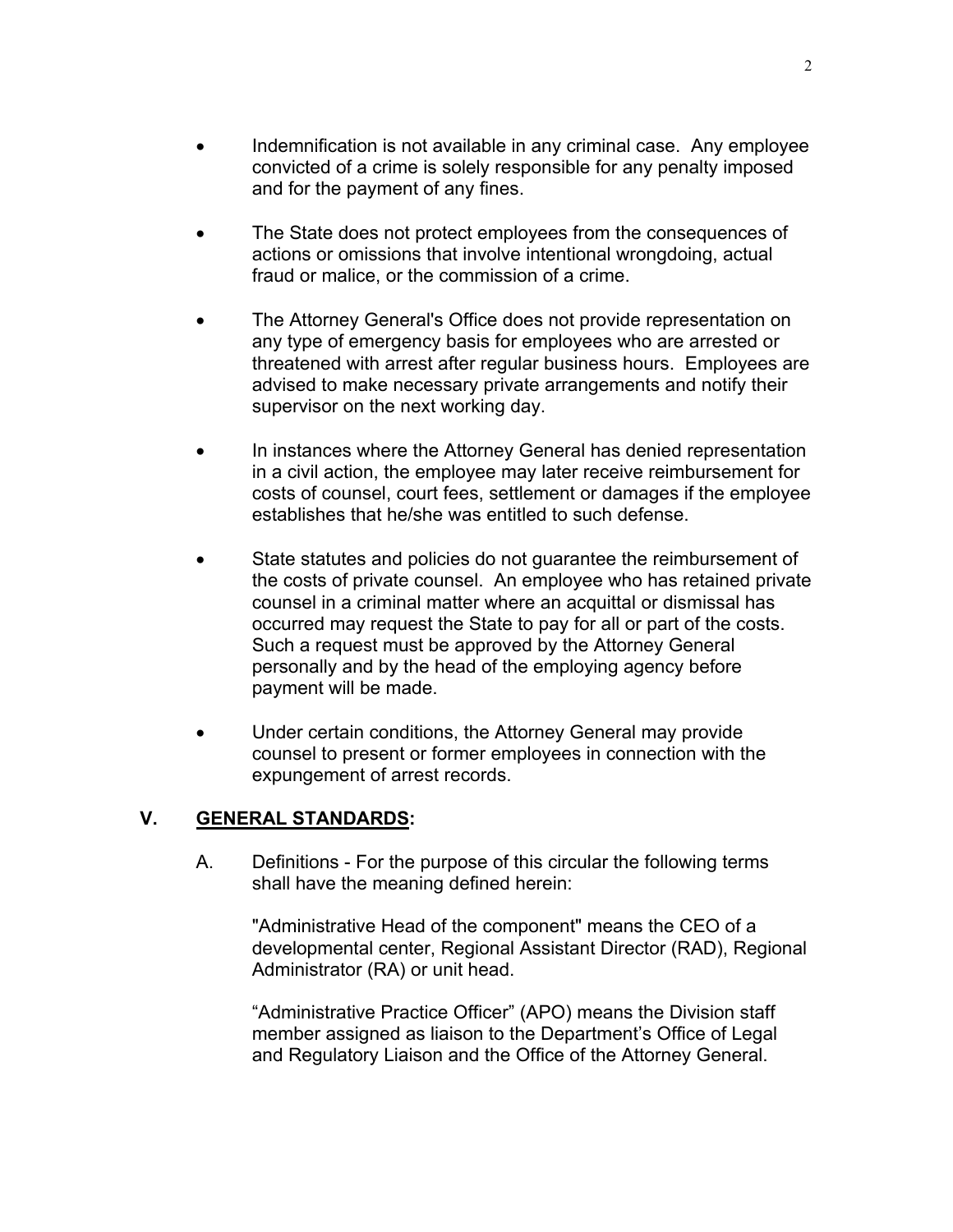"Civil action" means an action brought by an individual seeking money or damages as compensation for injury or loss resulting from an intentional or negligent act or omission on the part of the Division employee.

 "Criminal action" means an action that results from a criminal complaint or a grand jury indictment, based upon alleged criminal conduct on the part of a Division employee.

"Expungement" means the process of destroying information including criminal records - in files, computers, or other depositories.

"Indemnification" means to secure against loss or damage; to give security for the reimbursement of a person in case of an anticipated loss falling upon him/her.

"Notice of Claim" means a letter, form, or other written document advising that a suit will be filed against the Division, component, and/or individual.

"Suit" means any legal proceeding in a court in which the plaintiff pursues a remedy for injury or loss of a right.

"Subpoena" means a command to appear at a certain time and place to give testimony (ad testificandum) and/or produce records (duces tecum) upon a certain matter.

"Summons and Complaint" means to notify a defendant that an action has been initiated against him/her and that he/she is required to answer to it at a time and place named.

- B. The Regional APO shall coordinate the submission of legal documents to the Office of the APO. The Regional APO will also be the contact person for the APO.
- C. An employee shall not request DAG representation when he or she receives a Notice of Claim, but the Notice of Claim shall be sent to the Regional APO, who will forward the Notice of Claim with a cover memorandum explaining the issue and supporting documents to the APO. DAG representation is not needed because the person making the claim must wait six months before initiating a suit.
- D. Most subpoenas do not require acknowledgment of service. When required, no employee is authorized to accept the subpoena on behalf of another.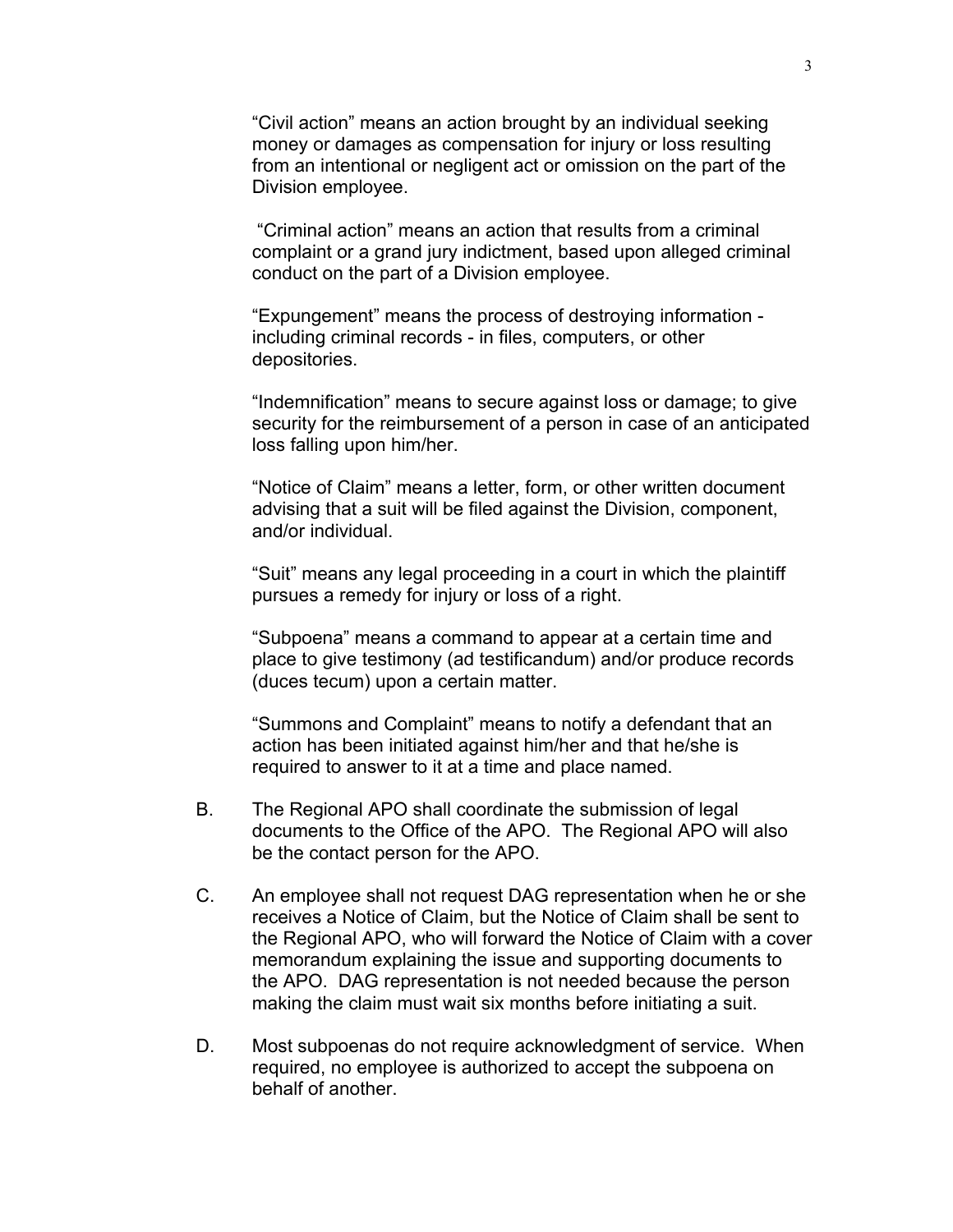- E. An employee shall accept a summons and complaint only if the employee is specifically named. No employee is authorized to accept a summons and complaint on behalf of another employee, the Division, the Department, or the State. The only exceptions to this prohibition are:
	- 1. Commissioner's Office authorized personnel when the legal papers are to be served upon the Commissioner, Department, and/or State;
	- 2. The Division Director's Office authorized personnel when the legal papers are to be served upon the Director and/or Division; and,
	- 3. Human Services Police authorized personnel when the person to be served is an employee at a Department facility, which has a Human Services Police Unit component.
- F. If a summons and complaint is mistakenly accepted, the employee should contact the administrative head of the component or designee, who shall notify the APO immediately.
- G. Upon receipt of a summons, subpoena, notice of claim, or suit, an employee shall immediately notify his/her direct supervisor.
- H. Immediate action must be taken when an employee is served with a summons and complaint, pursuant to section VI. B.2. of this circular.
- I. When a suit is initiated, an employee may only request DAG representation where he/she is personally named.
- J. The employee should not assume he/she will be represented automatically if the Department, Division, or other employees are also named in the suit.
- K. All employee requests for DAG representation are to be processed through the APO. In all cases, the Office of the Attorney General makes the final determination of representation.
- L. The employee requesting DAG representation has a statutory obligation to permit the Attorney General to control the conduct of the litigation and to cooperate fully with the Attorney General in the preparation of the defense and presentation of the case (N.J.S.A. 59:10-3 and 59:10A-4).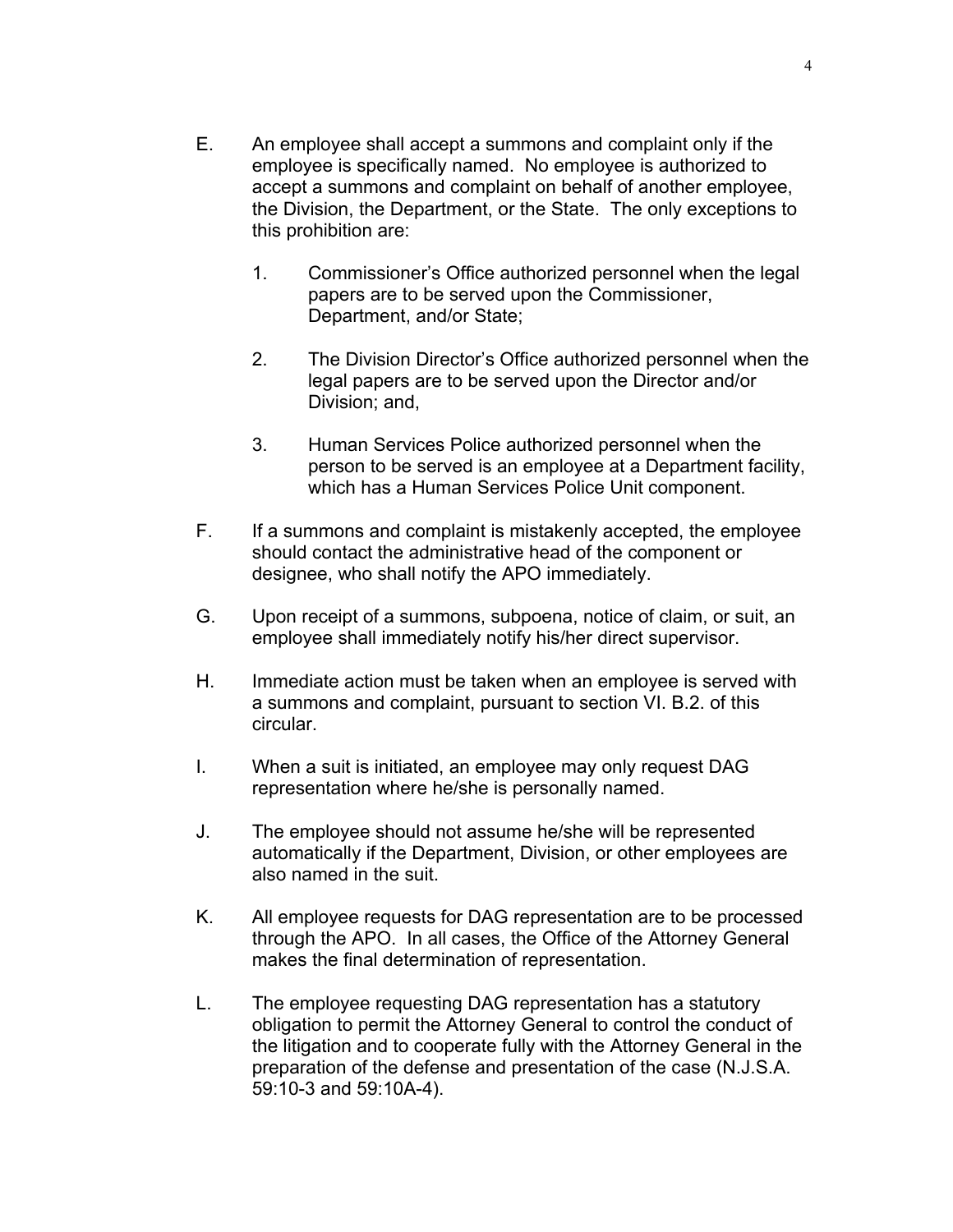- N. Staff shall comply with a subpoena without assistance by the Office of the Attorney General unless the administrative head of the component requests assistance. The administrative head may request assistance from the Office of the Attorney General through the APO where there is a basis to suspect that the judge will order the Division:
	- 1. To a specific action with which the Division cannot comply.
	- 2. To an action which appears to be in conflict with existing statute, regulation, or policy.

# **VI. PROCEDURES:**

A. Subpoena

Upon receipt of a subpoena, the employee shall notify the administrative head of the component or designee. A copy of the subpoena shall be forwarded to the APO only when legal assistance is requested.

- B. Civil Action
	- 1. Notice of Claims
		- a. Upon receipt of the Notice of Claim, the employee shall advise the Regional APO.
		- b. Within 72 hours of receipt of the Notice of Claim, the Regional APO shall notify the Office of the APO by telephone. The Notice of Claim and a full description of the events involved in the claim shall be telefaxed or hand delivered to the APO.
		- c. The APO shall forward the Notice of Claim to the Bureau of Risk Management. The name and phone number of the Division contact person for the Bureau of Risk Management shall be included in the information submitted by the APO.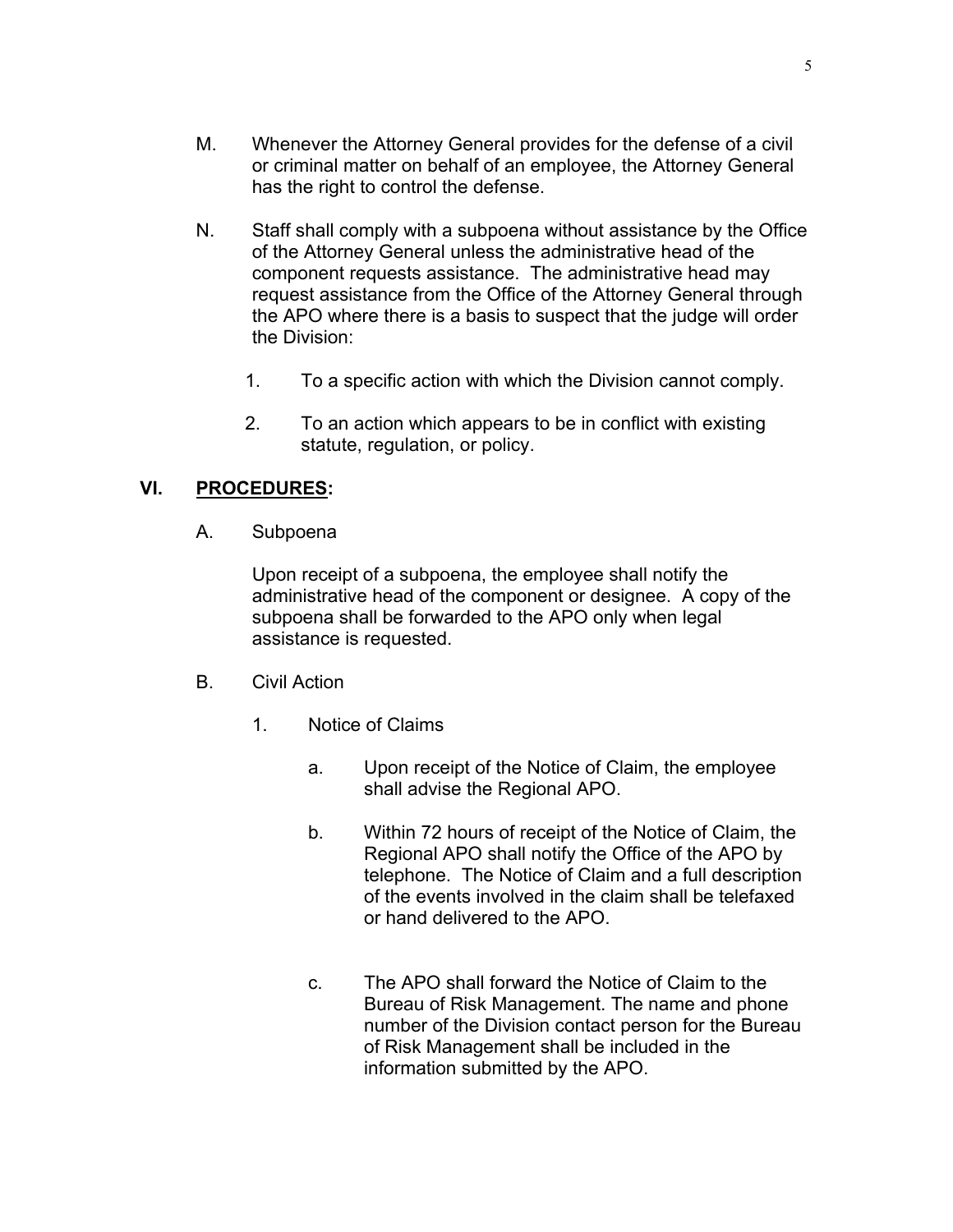- d. The involved components shall immediately begin copying reports, investigations, and any other supporting documentation surrounding the events of the claim. The supporting documentation shall be forwarded to the Bureau of Risk Management once an investigator has been assigned. Copies of the documents should not be sent to the APO unless requested.
- e. The investigator for the Bureau of Risk Management will work directly with the Division's contact person during the investigation.
- 2. Summons and Complaint
	- a. On the day the employee is served a summons and complaint, the employee shall notify the administrative head of the component, designee or the Regional APO, for immediate action.
	- b. The administrative head of the component, designee or the Regional APO shall notify the Office of the APO by telephone to advise of the receipt of the summons and complaint.
	- c. The summons and complaint, along with a brief typed summary of the events involved in the complaint shall be hand delivered or telefaxed to the Office of the APO the same day served. The summary must also state how the summons and complaint was served on the individual.
	- d. Within 72 hours, the "Request for Legal Representation" form (See Appendix A) for each named defendant and supporting documentation shall be forwarded to the APO. The request form shall be properly endorsed and completely filled in.
	- e. The APO shall forward the summons and complaint, and the request for representation to the Office of Legal, Policy and Legislative Affairs and the Office of Legal and Regulatory Liaison, either supporting or not supporting the request for representation, stating the Division's position as to whether or not the employee's actions: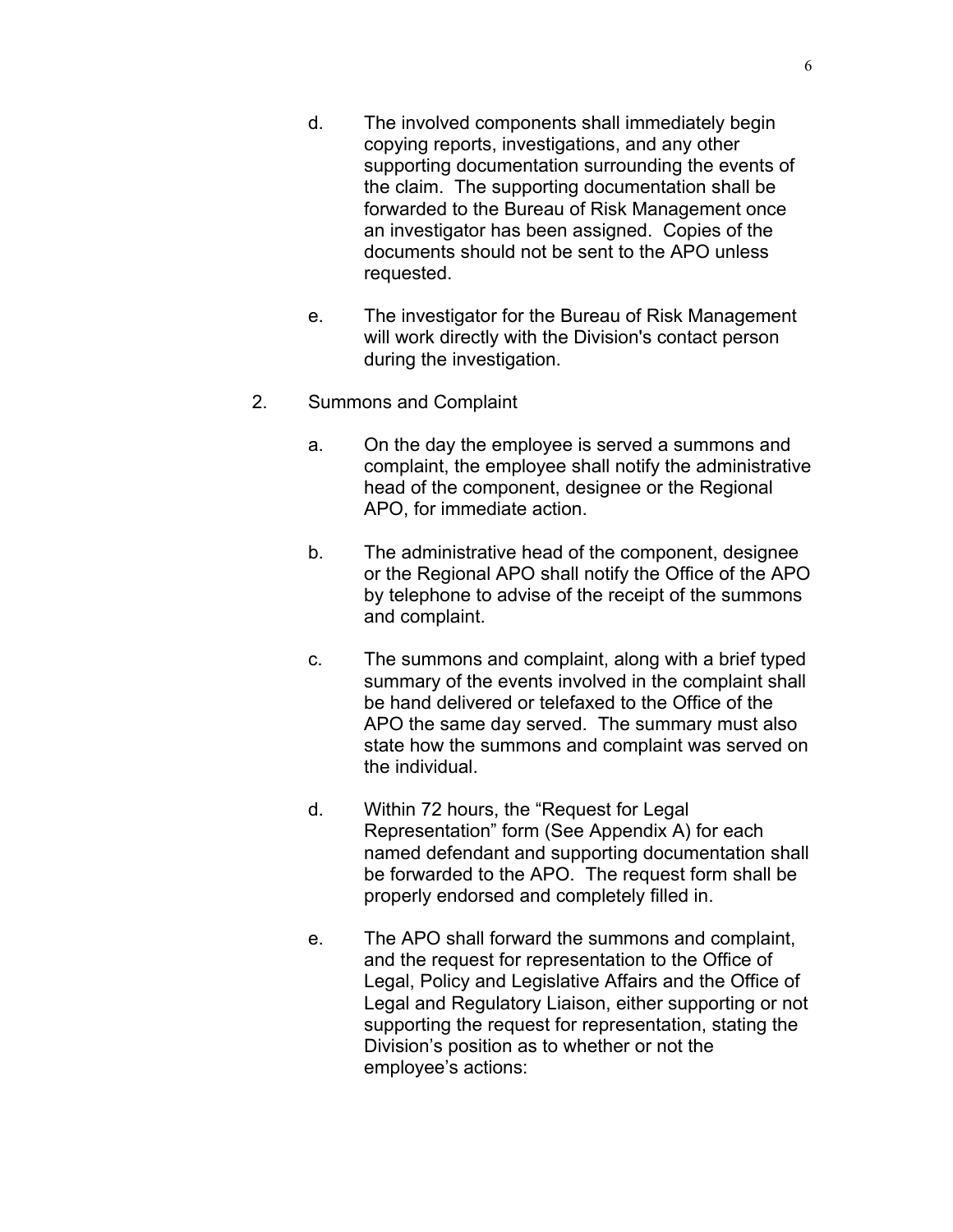- i. Were within the scope of his/her employment;
- ii. Were not an act or omission because of fraud, willful misconduct, or actual malice; and
- iii. Would not create a conflict of interest between the employee and the State. The request shall also explain any issues relevant to the Division.
- f. Copies of all documentation should be retained by the employee and the APO.
- g. The APO, shall notify the administrative head of the component, designee or the Regional APO of the Attorney General's determination of whether or not to provide representation. The administrative head of the component, designee or Regional APO will notify the employee.
- C. Criminal Action
	- 1. The procedure for requesting DAG representation in criminal matters is the same as that outlined in VI.B.2.
	- 2. The provision of DAG representation in criminal matters is discretionary. The employee's request for DAG representation shall be reviewed with emphasis upon ascertaining whether the matter arose outside of or within the scope of the employee's duties, and the relationship of the charges to the operation of the Division and Department**.**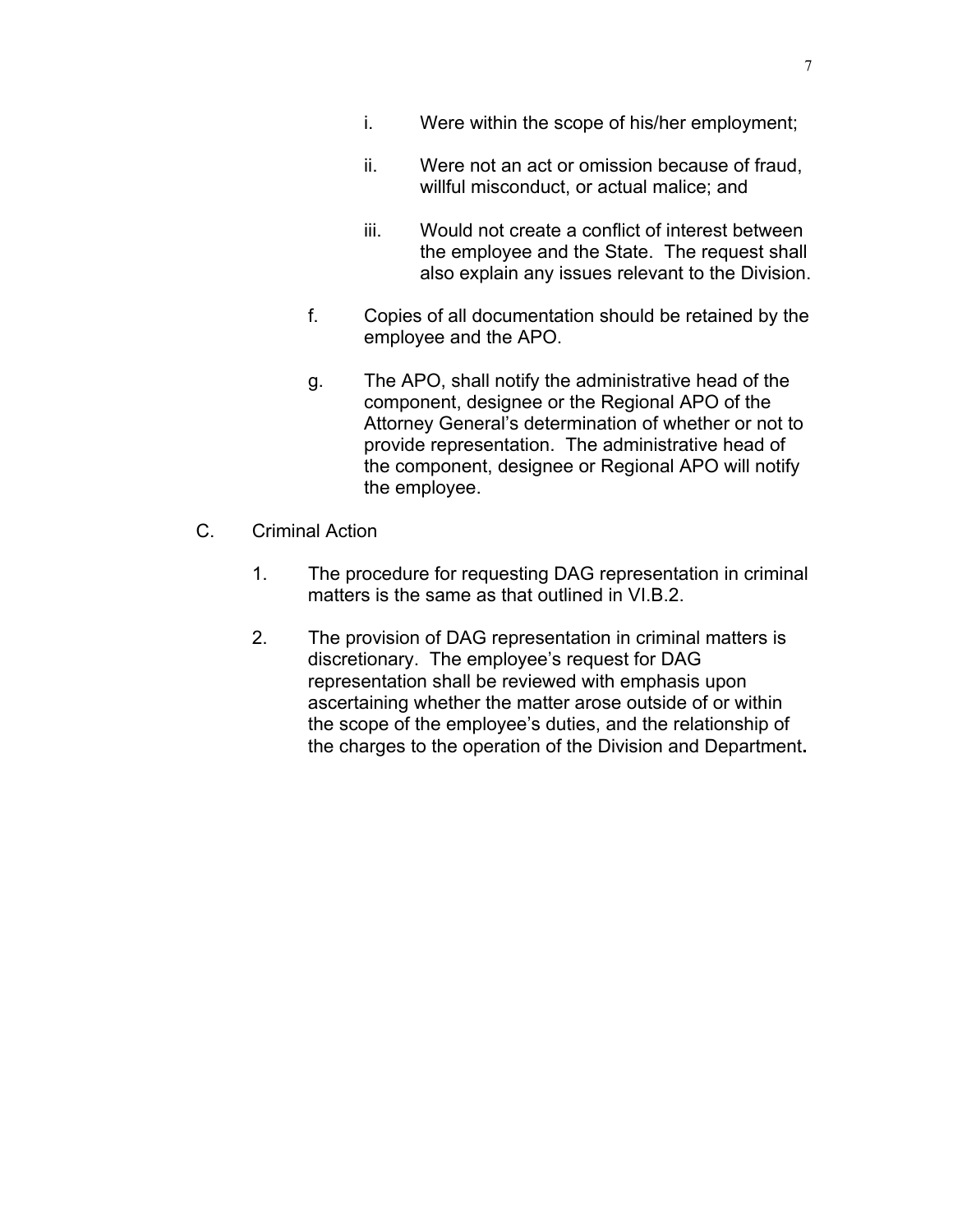D. Expungement of Arrest Records

The procedures for the expungement of present or former employee's arrest record after being acquitted or having charges dismissed, are fully outlined in Administrative Order 3:01.

### E. Foreclosure/Bankruptcy Documents

Within 72 hours of receipt, all foreclosure/bankruptcy documents shall be sent directly to the Division of Law, CN 116, Trenton, NJ 08625 by the Division's fiscal unit. A copy of the documents with a cover memo explaining the matter shall be sent to the Office of the APO.

F. Contracts with Outside Agencies

The Office of Legal and Regulatory Liaison will review contract language containing "hold harmless" provisions against DDD.

- 1. The administrative head of the component or designee shall review the contract to determine if the indemnification section of the contract contains "hold harmless" language.
- 2. The administrative head of the component or designee shall forward the contract with a brief summary of the purpose of the contract to the APO if "hold harmless" language is identified.
- 3. The APO shall request that the Office of Legal and Regulatory Liaison review the contract and advise the administrative head of the component.

James W. Smith, Jr. **Director** 

 $\mathcal{L}_\text{max}$  , where  $\mathcal{L}_\text{max}$  and  $\mathcal{L}_\text{max}$